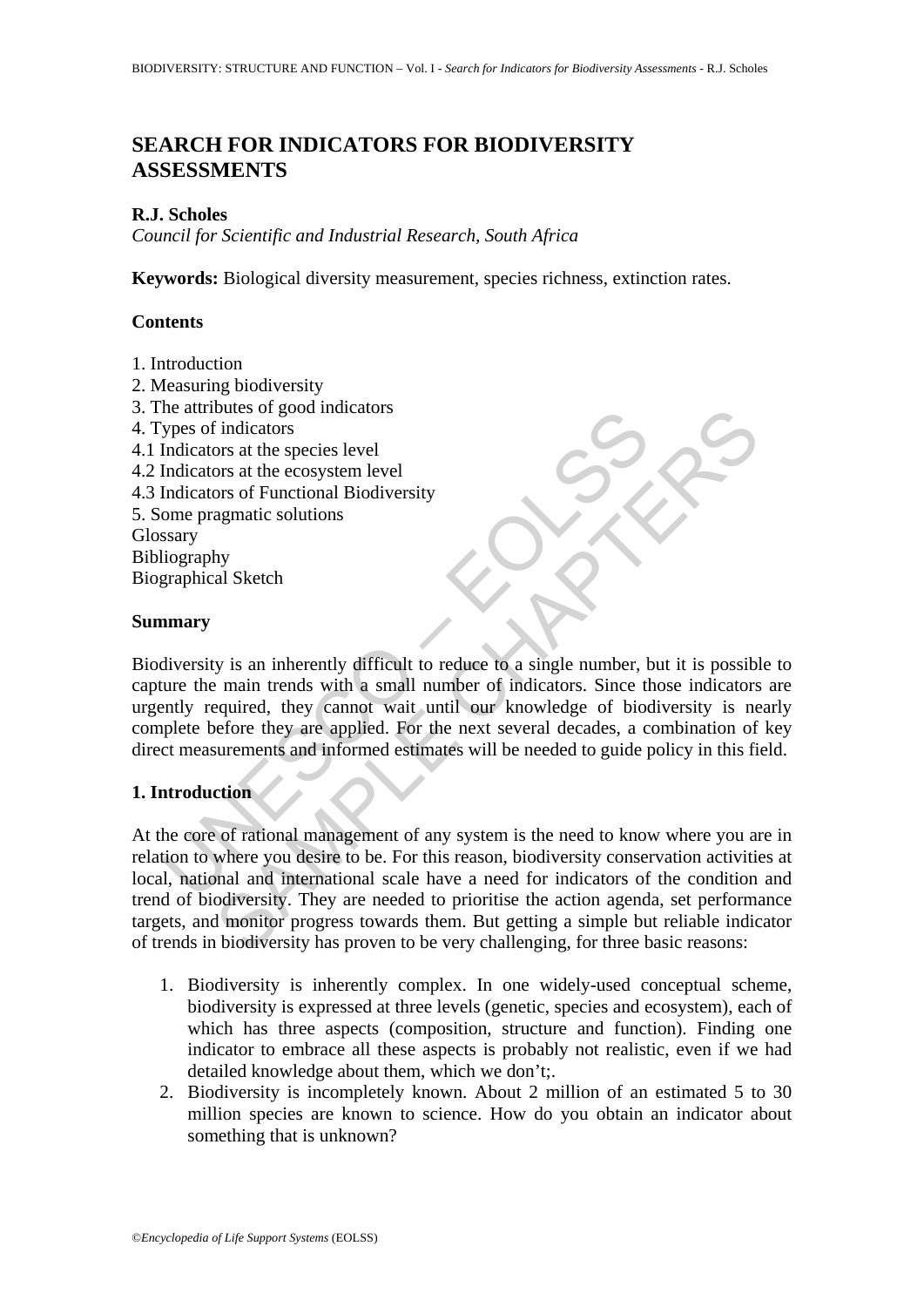3. The known biodiversity is poorly quantified. There are very few parts of the world, and very few groups of species, for which there are consistent, quantitative records abundance that would permit a statistically rigorous trend analysis.

This is a frustrating situation because a great deal is known about biodiversity; perhaps more than on almost any other aspects of the biosphere, since it has been the topic of study for many centuries, in most parts of the world, by many hundreds of amateur and professional natural historians. It is doubly frustrating because there is a deep sense among most knowledgeable individuals that a crisis of biodiversity loss exists in most parts of the world, and yet it is really hard to prove that is the case, before it is too late to do anything about it. The problem is simultaneously one of insufficient information, and too much information. Even if we had perfect knowledge of the existence of tens of millions, and we had population trends in each species, we would still need to find some defensible way of distilling this knowledge into a handful of indicators that can be grasped for practical management of the problem.

# **2. Measuring biodiversity**

ions, and we had population trends in each species, we would still<br>msible way of distilling this knowledge into a handful of indi-<br>ped for practical management of the problem.<br>**Icasuring biodiversity**<br>**Icasuring biodiversi** In the main of the main of the main of the main of the main such species we would still need to find s way of distilling this knowledge into a handful of indicators that car practical management of the problem.<br>
Ing biodiv Biological diversity (biodiversity for short) is the variety of life on Earth. One of the difficulties is that the word 'biodiversity' has been very loosely used, and as a result its scope has broadened to include all aspects of Life on Earth, rather than primarily focussing on *variety.* There are two basic theoretical components to measuring variety among discrete objects, regardless of the scale, level of organisation, or what feature of diversity is being assessed. The first is the *number* of different categories into which those objects can be placed. The classical example of this is the most widely-used measure of biodiversity, the *species richness*. It is simply the number of species that have been recorded for a given geographical area. The second component is the relative *abundance* of the objects placed in each class. This is best illustrated by playing a thought experiment. Imagine a situation where you have fifty elephants, and fifty rhinoceroses. Most people would agree that this is more diverse than a situation with the same number of species (two), and the same number of individuals (one hundred), but in this case there are ninety-nine elephants and one rhino. This concept is known as *evenness*.

This analysis suggests that a minimally-sufficient grasp of biodiversity, at any scale, level or attribute, needs two indicators. The two indicators need not be richness and evenness as defined above, but because biodiversity is typically very inhomogeneous (in other words 'patchy', or unevenly distributed), they do need to cover both the average situation and the extremes. This is analogous to saying, for a continuously-distributed variable, that you really need to know at least the mean and the variance in order to understand the population reasonably well. For example, the Gross Domestic Product per capita is a widely-used measure of average wealth, but you really need to combine it with a measure of inequity, like the Gini coefficient, to understand the distribution of wealth and poverty. Obviously if you currently know nothing, then even a single indicator is an improvement; and you can go further and add other measures beyond two, but two is a practical minimum.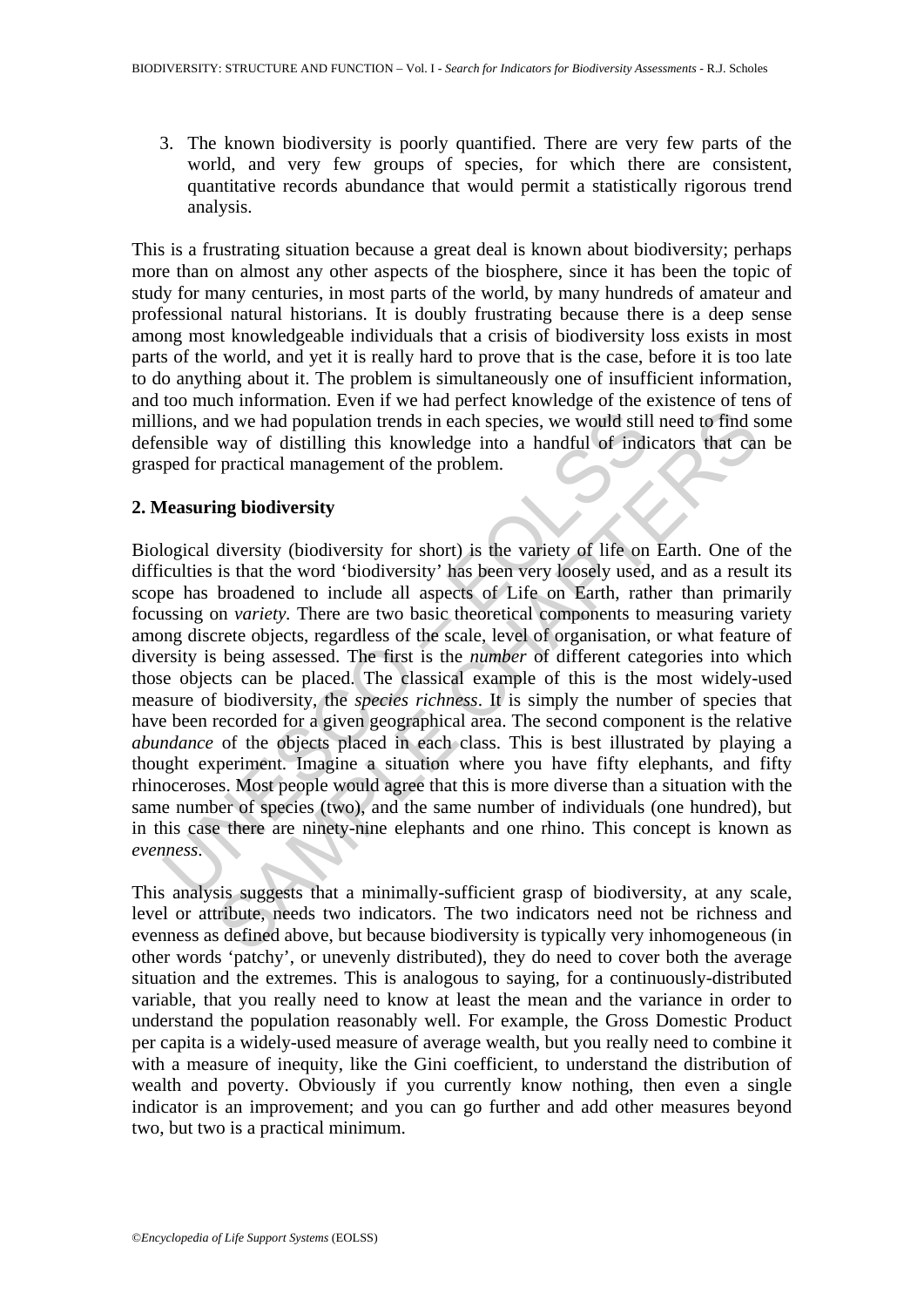There are biodiversity indices which combine the aspects of richness and relative abundance into a single number. These have their origin in information theory. The oldest is the Shannon-Wiener Index (H')

 $H' = -\sum p_i \ln p_i$ 

Where  $p_i$  is the proportion of the total abundance of entities that is in class i. However, ecologists prefer the Simpson's Index (D)

 $D = \sum \left[ \{n_i(n_i-1)\}/\{N(N-1)\}\right]$ 

Where  $n_i$  is the abundance in class I, and N is the total abundance. Note that D is actually a measure of *dominance*, so it goes down as diversity goes up. Biodiversity is therefore often indexed as 1-D or 1/D. However, calculating the variance of D in these forms is difficult, so expressing  $D$  as  $-\ln(D)$  is the recommended form. A nice feature of the Simpson's index is that it can readily be decomposed into its richness (S) and evenness (E) components

 $(1/D) = E * S$ 

where S is the number of different classes in the sample.

Let the metallical technical of the method as 1-D or 1/D. However, calculating the variancy size of the indexed as 1-D or 1/D. However, calculating the variancy size is is difficult, so expressing D as  $-\ln(D)$  is the recom matakare or *abminance*, so respect above as a versually gives up. Docouvers, and the indexed as 1-D or 1/D. However, calculating the variance of  $\overline{D}$  in the firelit, so expressing D as  $-\ln(D)$  is the recommended form. Many other indices of this general type have been proposed, but none have been systematically adopted, and none offer any major advantages over the Simpson's Index. A drawback of all of them is that you essentially have to have complete knowledge of the populations before you can apply them: you need to know both how many types of entity there are (eg species), and what the abundance of each is (eg population counts, or biomass measurements, or cover estimates). This is seldom the case outside of a research context.

A key concern in the academic research field relating to biodiversity is the issue of scale: to what extent is the answer that you get a function of the scale at which you ask the question? Most biodiversity indicators are scale-dependent: large areas contain more biodiversity than small areas, but the relationship is not one of simple proportionality. The relationship typically takes the form, within a 'relatively homogeneous area' of an asymptotically-saturating 'species-area curve', usually expressed as

 $log S = log k + zlog A$ 

where S is the species richness, A is the area, and k and z are constants. These curves, which vary from ecosystem to ecosystem, can be used to bring all measures to a common reference size for comparison, or the value of z can itself be used as a measure of biodiversity.

A related issue is that of sampling intensity: If you look more thoroughly, you will usually find more biodiversity. If you plot some measure of biodiversity against sampling effort, you also find an asymptotically saturating curve (called a species accumulation curve). This curve can be used to estimate, for instance, how many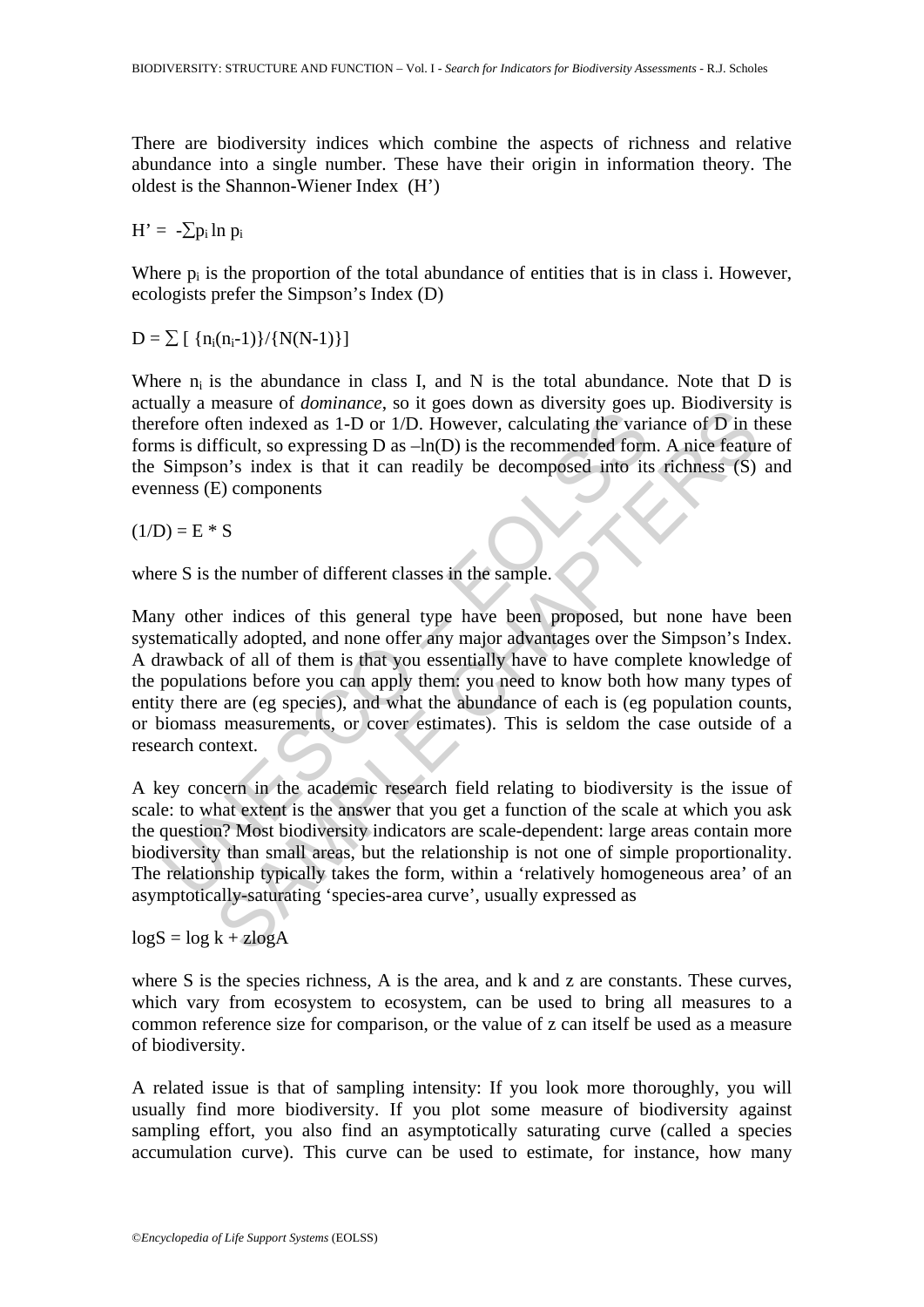species there might actually be in an area which has only been partly sampled. There are a number of ingenious ways of doing this, but if the sampling effort is low, the errors associated with the final estimate will obviously be quite large.

Another widespread way of addressing the patterns of biodiversity over space is the concept of  $\alpha$ ,  $\beta$  and  $\gamma$  diversity.  $\alpha$  diversity is the 'diversity at a point', usually taken as a small plot or quadrat of defined size. (For trees, often about 20 m x 20 m, but there is no absolute standard. Note the caution above regarding the effect of plot size on the number of species present).  $β$  is then a measure of how different the species in an adjacent or nearby plot would be; in other words it is the rate of turnover of species along a transect within a seemingly homogeneous patch or across a gradual gradient. γ is a measure of the 'patchiness' of the environment: is it all one big patch, or are there relatively discrete, different patches within it.

In other words, γ diversity is a landscape-level or ecosystem level diversity measure, whereas  $\alpha$  diversity is a species-level measure, and  $\beta$  forms a sort of bridge between them. All three combine to deliver a given species-area curve, if the range of scales covered is large enough.

The weak of diversity is a landscape-level or ecosystem level<br>reas  $\alpha$  diversity is a species-level measure, and  $\beta$  forms a sort<br>reas  $\alpha$  diversity is a species-level measure, and  $\beta$  forms a sort<br>and a large enough. ords,  $\gamma$  diversity is a landscape-level or ecosystem level diversity meas<br>diversity is a species-level measure, and  $\beta$  forms a sort of bridge between combine to deliver a given species-area curve, if the range of sc<br>l Dropping down in level of organisation, to the genetic level, there are important measures of genetic similarity. Within a population of one species, the degree to which various molecular markers are shared between individuals is an increasingly-feasible approach as the DNA techniques become cheaper and more widespread. In the interim, between-species similarity indices based on cladistics (the shape of the 'evolutionary tree: close-together branches are assumed to share more genes than branches that separated at a distant time) or on taxonomy can be used.Biological diversity exists in human-modified ecosystems as well as in 'natural' ecosystems.

Even highly-transformed urban or agricultural ecosystems have some residual level of biodiversity, which remains important for their functioning. 'Agricultural biodiversity', meaning the diversity in the domesticated species which humans use as the basis of their food and fibre production systems is an especially important subset.

 It is often measured by applying richness measures to the number of varieties (or 'land races') of a particular crop or livestock type, or evenness measures to the fraction of the total yield delivered by the different cultivars. With the application of advanced genetic techniques to crop breeding, traditional notions of 'species' or 'cultivar' are becoming blurred, and more and more emphasis will be placed on gene-based measures.

- -
- -
- -

TO ACCESS ALL THE **10 PAGES** OF THIS CHAPTER, Visit[: http://www.eolss.net/Eolss-sampleAllChapter.aspx](https://www.eolss.net/ebooklib/sc_cart.aspx?File=E4-27-05-02)